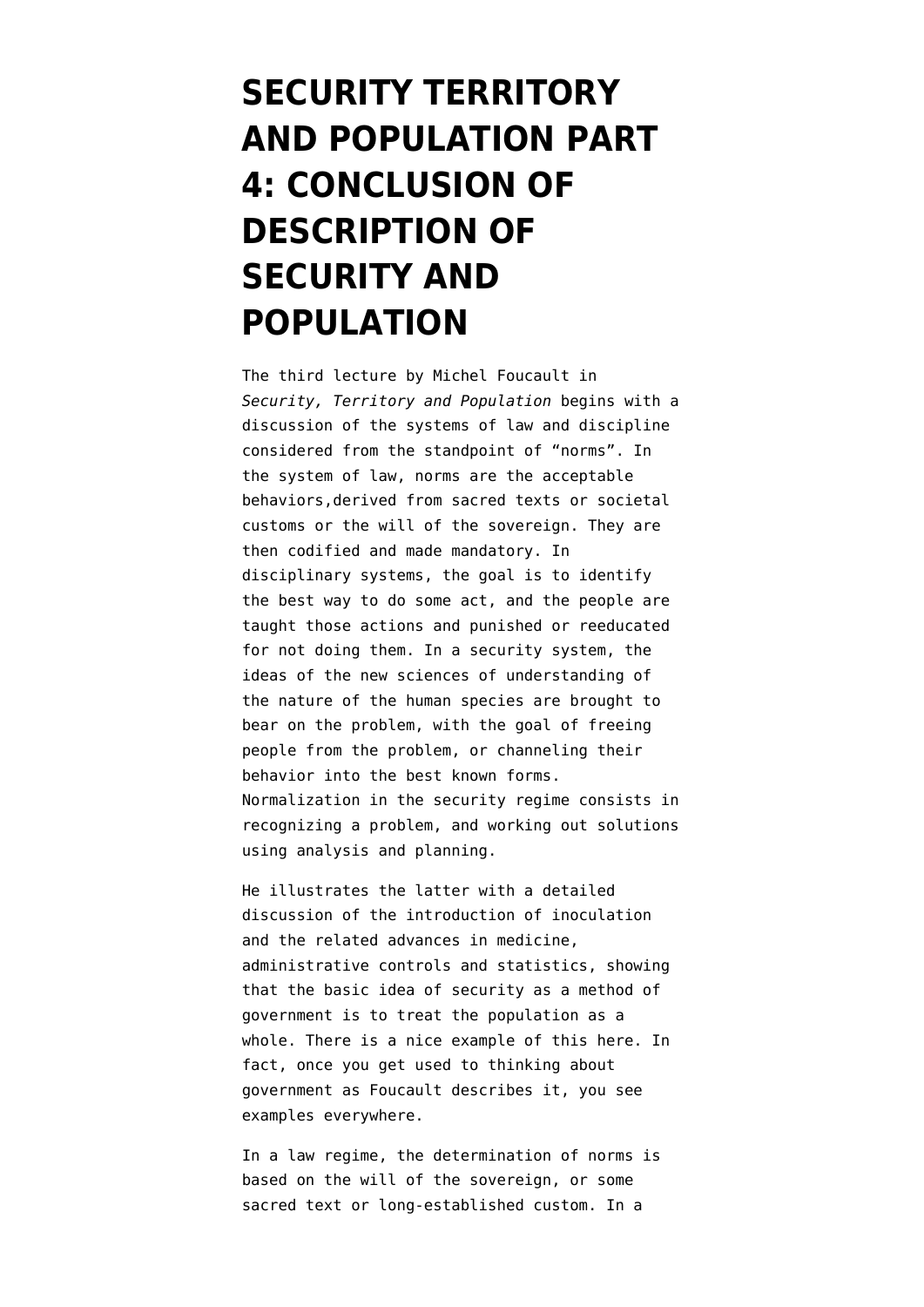disciplinary regime, the determination of norms is made to fulfill the desires of the powerful, including the sovereign. The examples given, how to load guns, how to form up for a battle, make this clear. Foucault does not discuss the way that norms and the process of normalization are derived in the security regime. How is the decision made as to what problem should be solved, or what behavior should be encouraged or discouraged? These decisions are made through relationships of power, so perhaps we will get more on this later.

Foucault then draws several conclusions.

1. The issues became more important because of the rise of towns as centers of economic and social activity. This changed the relation between sovereigns and their subjects, and required changes in the nature of government.

2. One of the central problems of the town is circulation, not only of humans walking the street but of goods and services moving about, the need for the careful control over the circulation of money, the need for circulation of air and so on. Towns operate on the basis of circulation, which was always an issue, but becomes central as the nature of economic activity changed.

3. One critical difference is that under a security regime, there is no attempt to "… make use of a relationship of obedience between a higher will, of the sovereign, and the wills of those subjected to his will. Security doesn't depend on "… the exercise of a will over others in the most homogeneous, continuous, and exhaustive way possible. It is a matter rather of revealing a level of the necessary and sufficient action of those who govern."

4. In a mercantilist state, it becomes clear that the power and strength of a nation are dependent on the activities of the population as a whole. The first source of strength is the merchant and manufacturing elites, but the entire population is also crucial. The strength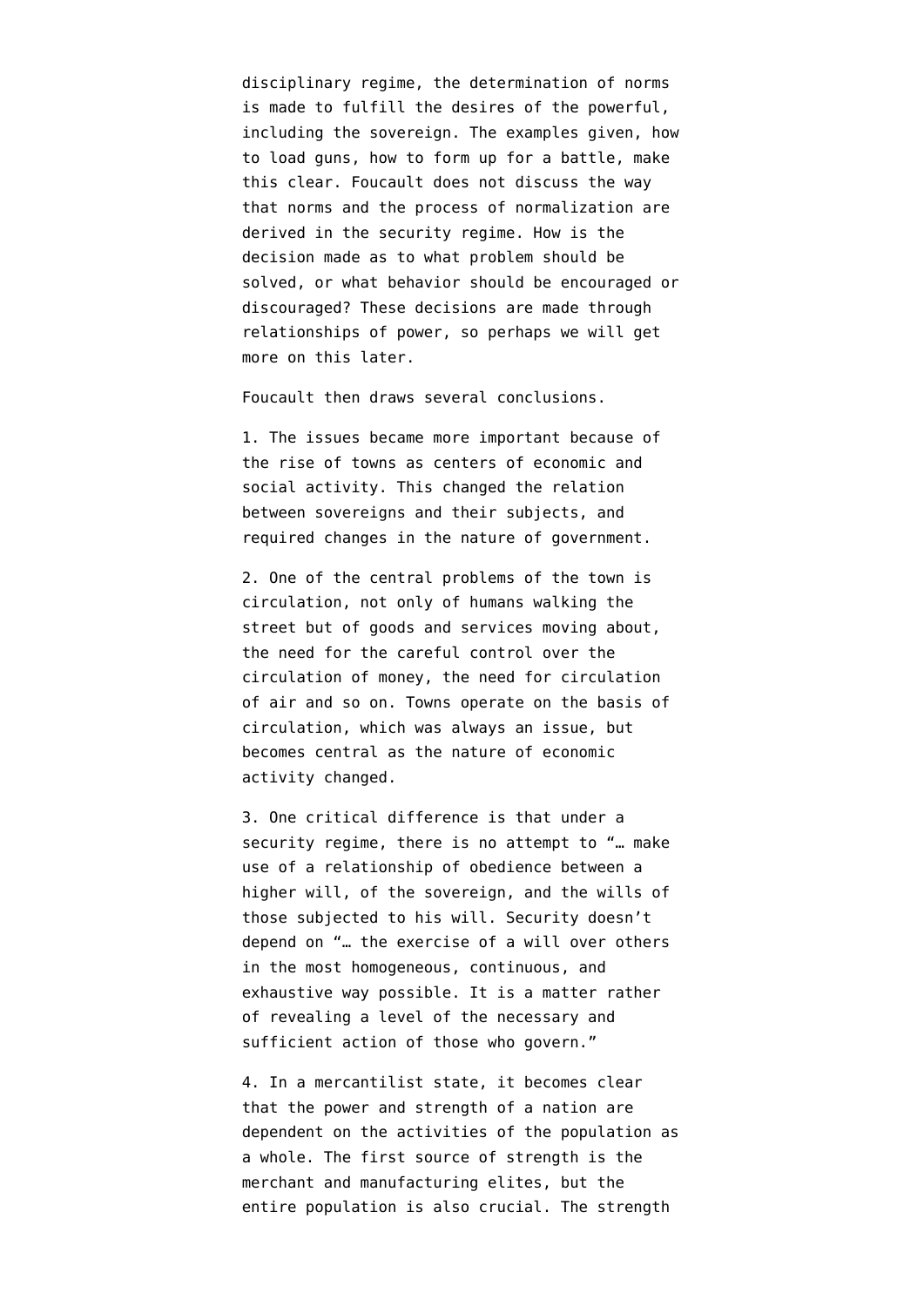of the state depends on the agricultural workers and factory laborers both for their work and for their numbers, which keep wages low. For the mercantilists, the population is seen as as a productive force, and not much more.

5. The function of the population under a regime of law is to create wealth for the sovereign. In a mercantile system, a regime of discipline, the goal is still the creation of wealth in the hands of the sovereign and a few others. In both cases, the people are seen as the objects of direct action by the sovereign and the elites.

This changed in the mid-1700s according to Foucault. He argues that once the population becomes an object of study, it becomes apparent that it cannot be changed by the will of the sovereign or by decree.

> To say that population is a natural phenomenon that cannot be changed by decree does not mean, however, that it is an inaccessible and impenetrable nature, quite the contrary. … [T]he naturalness identified in the fact of population is constantly accessible to agents and techniques of transformation, on condition that these agents and techniques are at once enlightened, reflected, analytical, calculated, and calculating.

A population cannot be coerced into some new behavior, but it can be indirectly channeled and prodded. The example Foucault gives is currency: money must flow throughout the territory to encourage the people in the countryside to work on farms.

The one thing common across the individuals who make up a population is desire. "Every individual acts out of desire." Nothing can be done about desire, but if everyone is allowed to act out of desire, according to the Physiocrats the natural outcome is the greatest good for the society. Foucault identifies this as the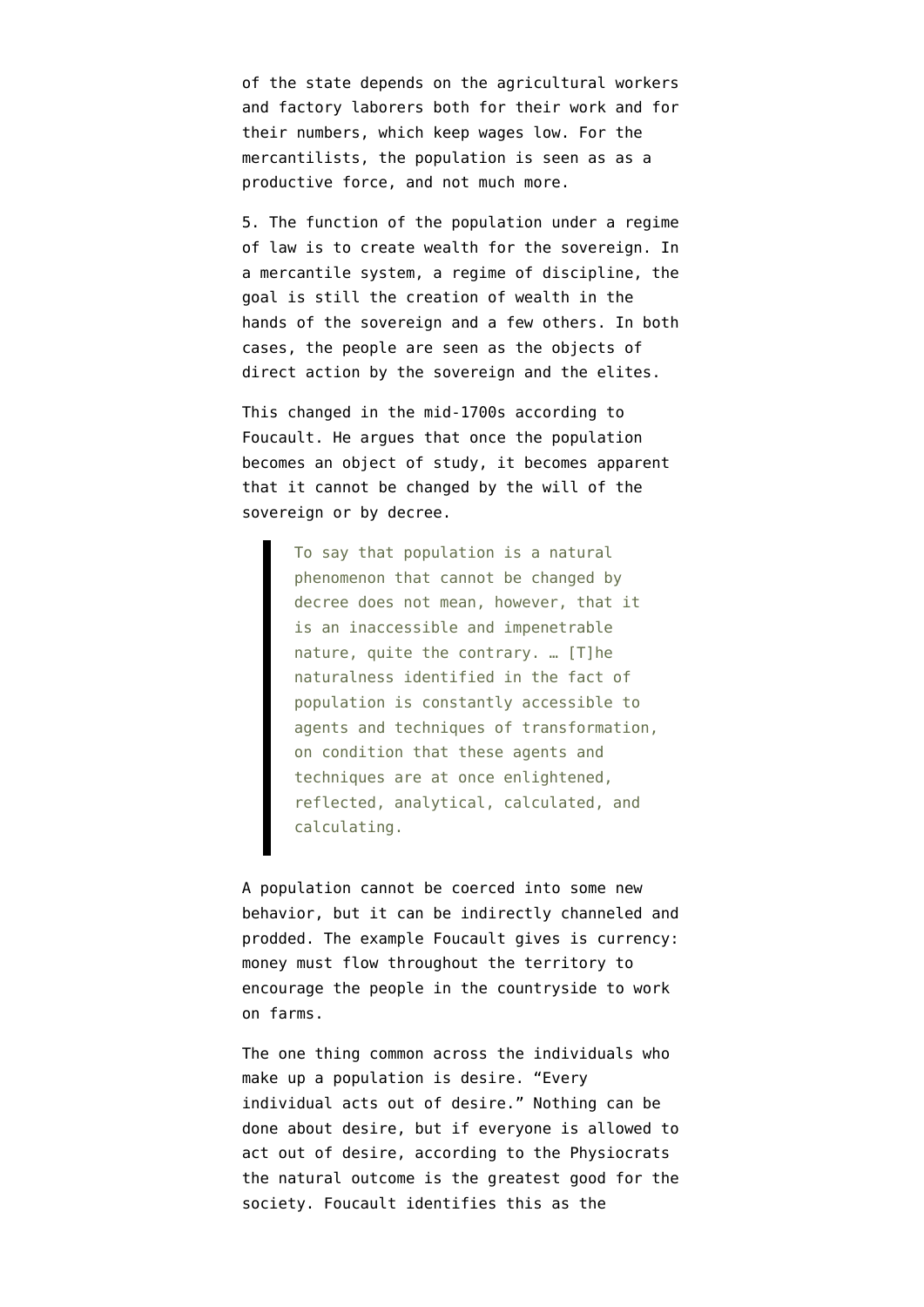"matrix" of the utilitarian philosophy.

Foucault notes that he is using the term sovereign less and the word government more as the notion of the population emerges. The government is more than the power of the sovereign. It is a thing in itself, one addressed in much more detail in the next lecture. Foucault says that it is the interplay of the techniques of power and their object that carves out the population as a new reality, and as the object of the techniques of power.

## **Commentary**

1. The first three lectures seem to roam around in circles, adding details as we repeat the loops. This is frustrating, and difficult to follow. It helps to realize that an introduction to a new framework has to start somewhere, and the ideas have to be repeated, developed and explained from several different perspectives. This is how we come to grips with most new ideas, but especially abstract ideas.

2. The idea of political economy, or the economy as an object of study, emerges in this lecture. This economy is driven by Desire. This idea hadn't appeared in either of the first two lectures, and it appears here with no preparation and no explanation, simply as a fact. This idea deserves more analysis; and it seems odd that Foucault drops it so casually into the discussion.

3. I quoted a section about changing the population through "agents and techniques of transformation". The gloss Foucault adds "on condition that these agents and techniques are at once enlightened, reflected, analytical, calculated, and calculating" could be misleading. It certainly does not mean that the agents must be decent humans with the best interests of society as a whole in their hearts. It's simply a matter of technique, which can be used for any purpose.

4. Obviously these are not the only techniques that work to change society, or at least large